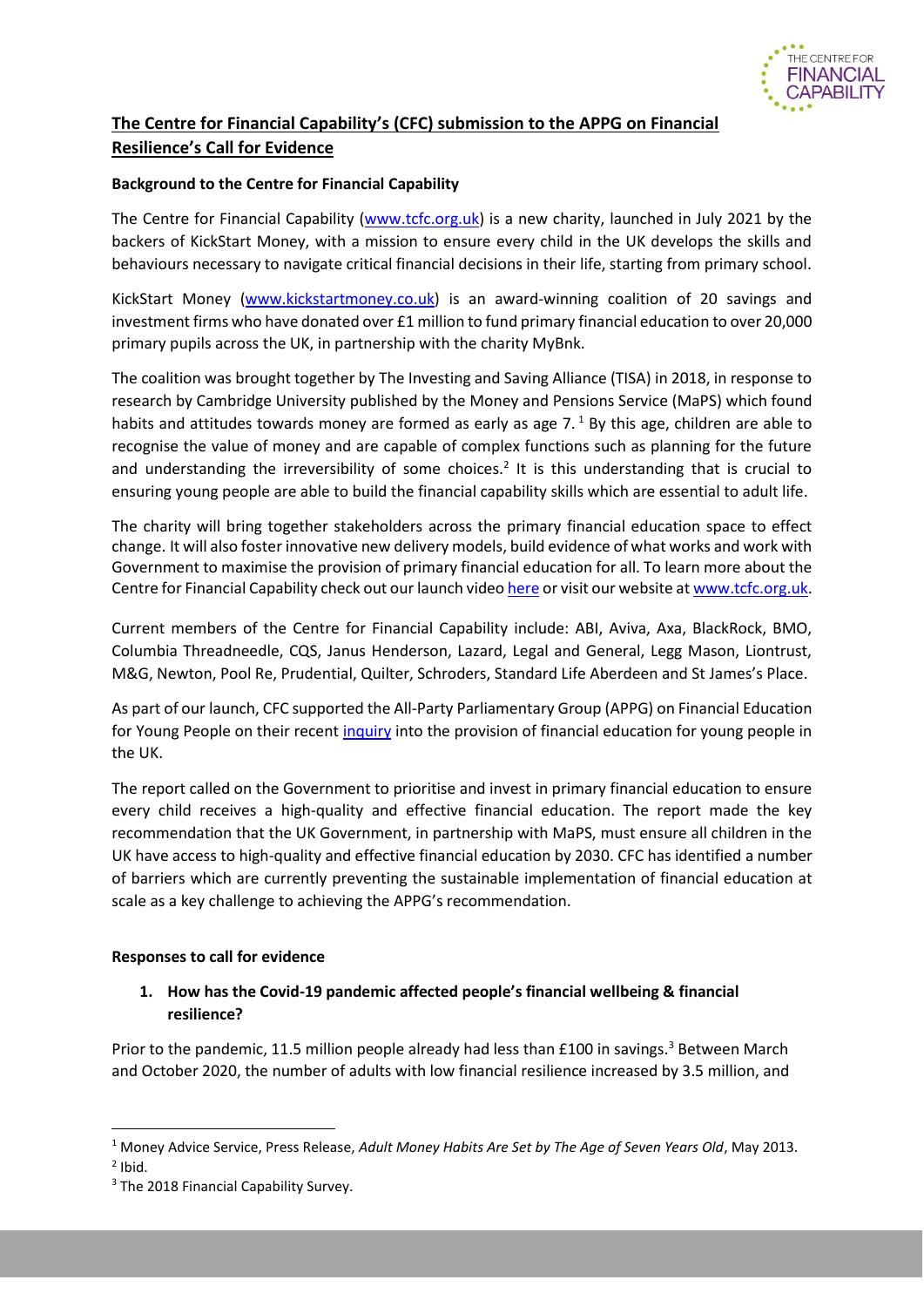

8.1 million people expect to take on debt in the near future.<sup>4</sup> It is clear that the Covid-19 pandemic has affected people's saving habits and relationship with money, shown by the increase of the number of people in debt.

CFC recently ran some polling, which revealed that more people in 2021 have worries over finances, money and debt around Christmas than compared to 2020. This is mostly felt in young adults: one quarter of 18-34-year-olds felt anxious about money, budgeting and debt in the 2021 Christmas period, compared to one fifth in 2020. This suggests that more people have been affected by financial issues and are more worried as the pandemic has gone on. $5$ 

It is also crucial to understand that, for children and young people, their financial wellbeing and attitudes to money have also changed due to the pandemic. 6 in 10 young people now state that the pandemic has made them feel more anxious about money.<sup>6</sup> The Centre believes that financial education at a young age can promote positive money spending habits and attitudes amongst children, giving them the necessary financial skills to prepare themselves for any financial shocks in the future. It is important that children and young people are kept in the conversation about financial resilience and financial wellbeing, especially given the fact that money forming habits begin at the age of 7.

According to polling that the Centre recently commissioned, over half of UK adults did not receive any form of financial education. This is an extremely high number and shows that more needs to be done to ensure financial literacy and wellbeing skills are taught at a young age.

### **2. Has Covid-19 made people more aware of income shocks?**

### **a. Has the pandemic made people more aware of the financial risks they face?**

The increase of people using Buy Now, Pay Later schemes, without knowing the specific financial risks or dangers involved, suggests that the pandemic has not necessarily made people more aware of the financial risks they face – at least when it comes to credit and debt. Almost a third of 20–30 year-olds are now using BNPL schemes, with around 15 million adults of all ages using them – this is an increase of 2 million since the start of the year.<sup>7</sup> The Centre's recent polling found that over 40% of UK adults have used, or expect to use, these schemes in the future. However, nearly a quarter of those who have used BNPL services were charged late fees, suggesting that they were not given a full disclosure or background information on the schemes. There is an estimated 8 million people who are in debt, worth around £4.1 billion, from these BNPL schemes alone.<sup>8</sup> Although these schemes are interest free, missed or late payments can affect the user's credit score, and these schemes encourage people to spend money when they don't have it. The Centre's polling also found

<sup>4</sup> Financial Conduct Authority: Financial Lives 2020 Survey – the impact of Coronavirus, February 2021.

<sup>5</sup> This polling was commissioned by the Centre for Financial Capability and undertaken by Savanta ComRes. It was conducted from Thursday 9 December to Tuesday 14 December, and the sample size was 2176. The age range was 18+.

<sup>6</sup> LIBF – Young Persons' Money Index, March 2021.

 $<sup>7</sup>$  Research conducted by data company Equifax, 2021.</sup>

<sup>8</sup> Research conducted by Credit Karma, 2021.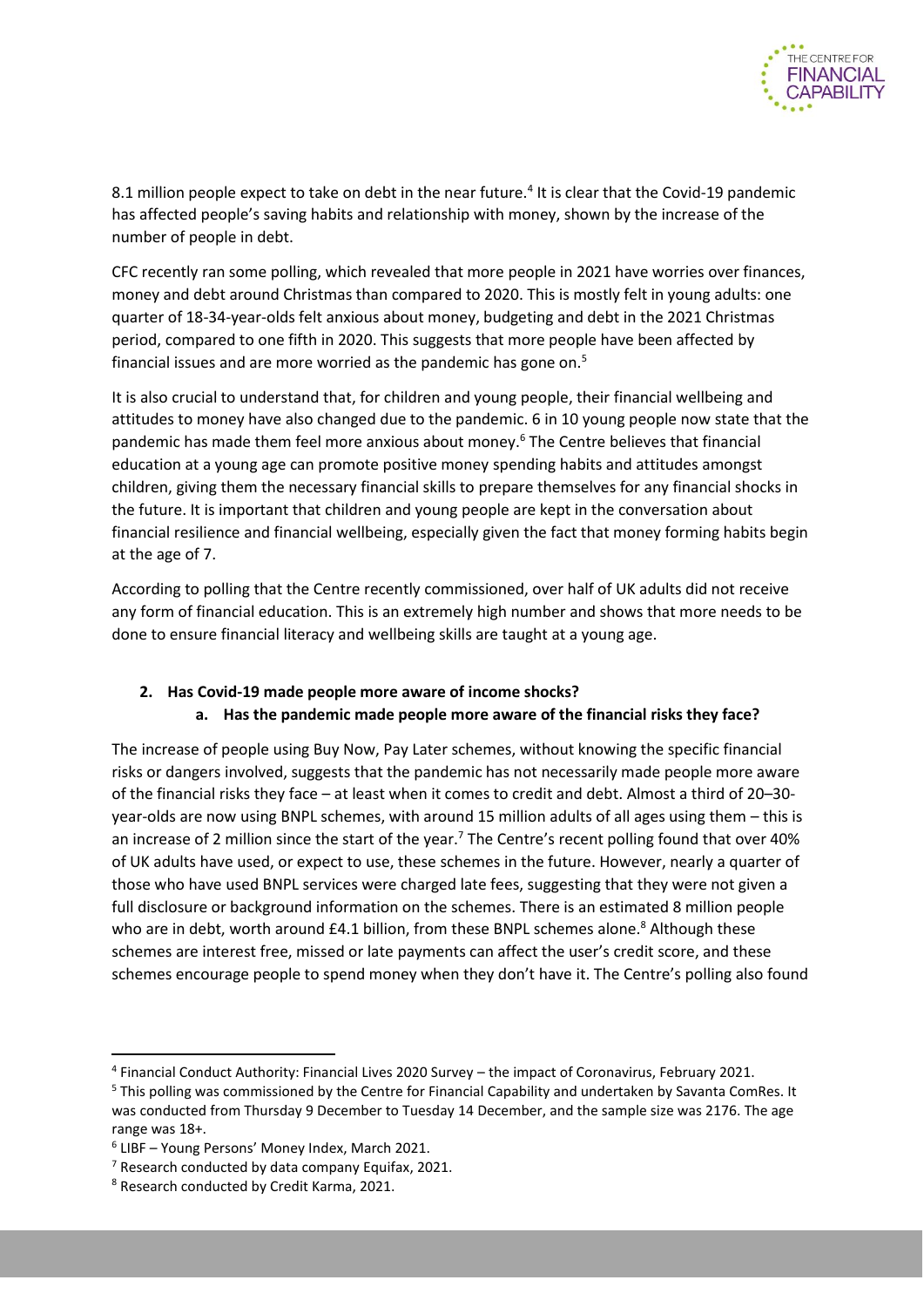

that nearly one fifth of people who have used these schemes did not feel they were given the full information – showing that people are not aware of the financial risks.

The Centre feels that financial education, at a young age, is a key and necessary way to combat people falling into financial risks, and to make sure people are more aware of financial pitfalls. The increase of people using these schemes since the pandemic – perhaps due to the ease of online shopping, and the rise of money worries around Christmas – suggests that people may not be aware of the financial risks. This proves that high-quality and effective financial education is necessary to mitigate these consequences.

There is a strong link between financial stress and damage to mental health. Covid-19 has also caused a significant rise in mental health issues among children and young people, with one in five 15 to 24-year-olds now saying they often feel depressed. <sup>9</sup> For many children and young people, many of these mental health issues and anxieties have stemmed out of worries for the future, often around family income and financial stability. As a result of the pandemic, 6 in 10 young people now state that the pandemic has made them feel more anxious about money. To ensure greater overall mental health and wellbeing in children and young people, it is vital that children are equipped with financial literacy skills. Financial wellbeing is just one part of overall wellbeing, and early intervention in financial education is an important way to promote positive attitudes towards money and to mitigate negative thoughts or fears about finances.

### **b. Are people aware of the financial safety nets available to them if they were to fall out of the workplace?**

Research conducted by the Centre has shown that many people are unprepared in their financial futures and many struggle to save or budget in case of future unemployment or lower income. Nearly 70% of young people do not feel confident in planning for their financial future, and nearly a quarter of 18 to 24-year-olds have less than £100 in savings.<sup>10</sup> This shows that if someone, particularly a young person, were to be made unexpectedly unemployed, they may lack a financial safety net. It is essential that young people are prepared for the workplace – and for any employment risks – and understand how to best manage, save and budget their money as an adult.

The KickStart Money and MyBnk financial education programme, targeted at primary school children, includes a focus on workplace finances. This includes tax, benefits, payslips and how to properly budget. Encouraging young people and children to think about future financial planning, especially related to workplaces and employment, is a key first step in ensuring greater financial resilience and wellbeing for future generations.

# **3. Has the pandemic changed people's savings habits? a. Are people saving for the future, for both the short and long term?**

Prior to the pandemic, 11.5 million people already had less than £100 in savings, and an estimated 9 million adults were borrowing money to buy food or pay their bills, and nearly 9 million adults were in serious debt. $11$ 

<sup>&</sup>lt;sup>9</sup> Unicef report, The State of the World's Children, 2021.

<sup>&</sup>lt;sup>10</sup> All-Party Parliamentary Group on Financial Education for Young People inquiry report, 2021.

 $11$  Ibid.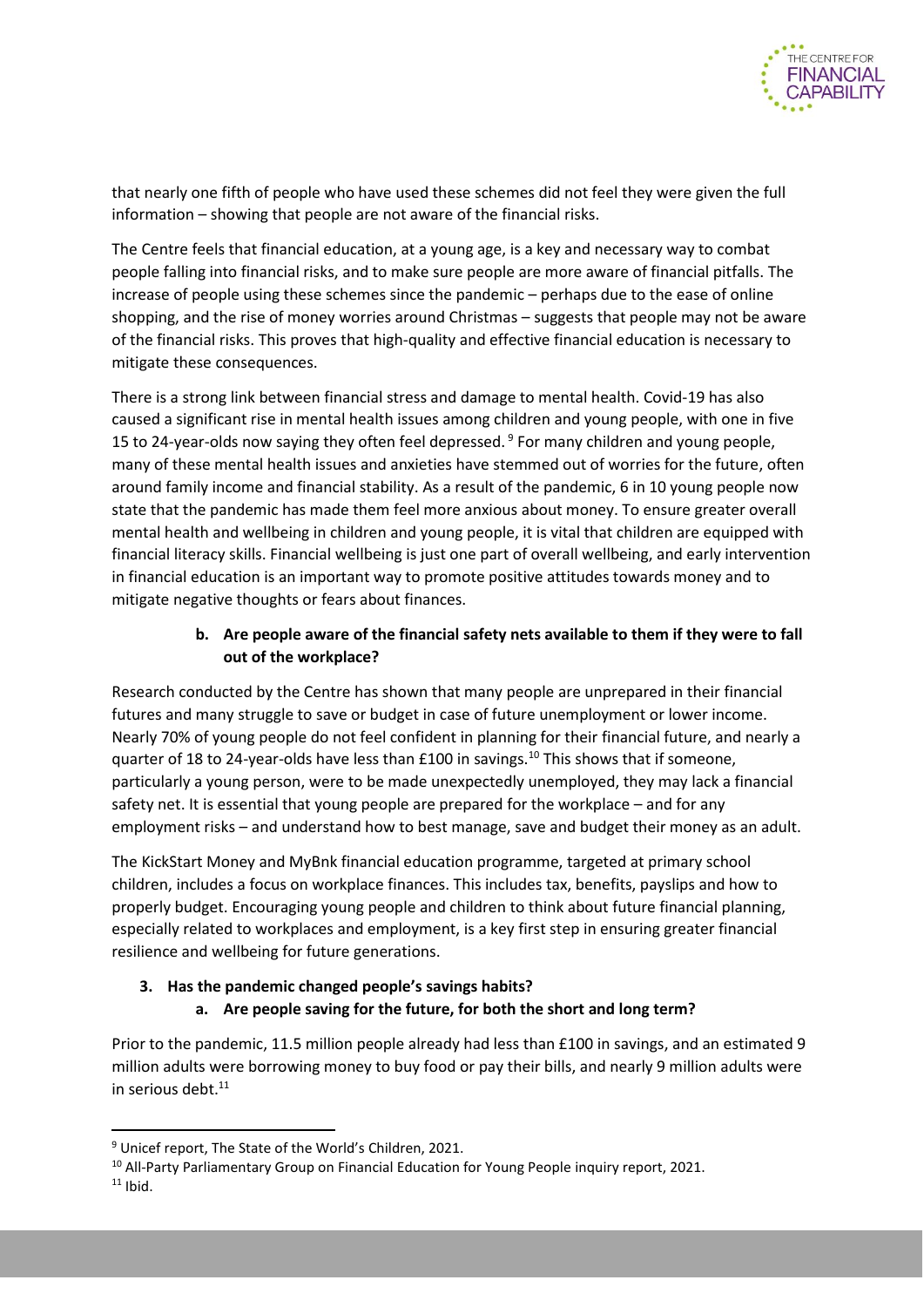

The pandemic has shown that children and young people are more worried about their financial future and are more anxious about money. However, it is proven that financial education intervention at a young age can increase children's saving habits. An evaluation into the KickStart Money financial education programme, in partnership with the charity MyBnk, found that 2 out of 3 primary aged children who took part were working towards a savings goal after receiving lessons. This is nearly double the national average. This shows that early financial intervention can help build long-term money saving habits, which children and young people can use in their later life.

### **b. Are people thinking about their retirement, and at what age?**

Research conducted by the Centre has shown that, although financial education is included in Key Stages 3 and 4 (in secondary schools), choosing and using pensions are topics that are rarely covered. This is a key oversight, as many young people do not know or understand how pensions work, how much to contribute, or when to start paying into a pension pot. This then has a knock-on effect onto retirement, and people's attitudes towards retirement. It is essential therefore to increase financial education provision at both a primary and secondary level, and to ensure that these topics related to pensions and retirement, are included.

It is established that the sooner a person starts saving for a pension, the less he or she may need to save each time due to the effect of compound interest and growth. Small savings made earlier in life will give much larger returns at the point of retirement. Many people think that they need to start by saving huge amounts of money - if people leave it till quite late in life to start saving, then this is true and the amount they need to save will be larger. However, if people start saving at a younger age, then the amount each month can be quite small. Financial education targeted at a younger age can help to educate children and young people on the benefits and importance of saving early, and help to dispel the myths around saving for retirement.

## **4. Have different groups within society had different financial experiences throughout the pandemic?**

### **a. Have there been differences by age, gender, ethnicity, housing tenure and region?**

It is important to include under 18s, especially primary-aged children, in discussions about financial resilience and wellbeing. Although their spending capital is less, and they have less access to credit cards, BNPL schemes and other credit initiatives than adults, children at a young age are incredibly exposed to money and spending. Children receive pocket money, spend money via Xbox and other video games, and have phones with online money spending apps.

The pandemic has caused a rise in the use of digital currency. Even before the pandemic, more and more monetary transactions that took place were digital. The rise of online banking platforms, such as PayPal and Monzo, has meant that consumers are used to paying for things digitally. Covid-19, with the fear of transmission via coins and notes, meant that the use of digital currency increased even more. For many children and young people, they may not remember a time when coins and notes were used, and digital currency is all they know. In fact, many children who take part in the KickStart Money and MyBnk financial education programmes have never seen coins before and are unable to differentiate between different ones.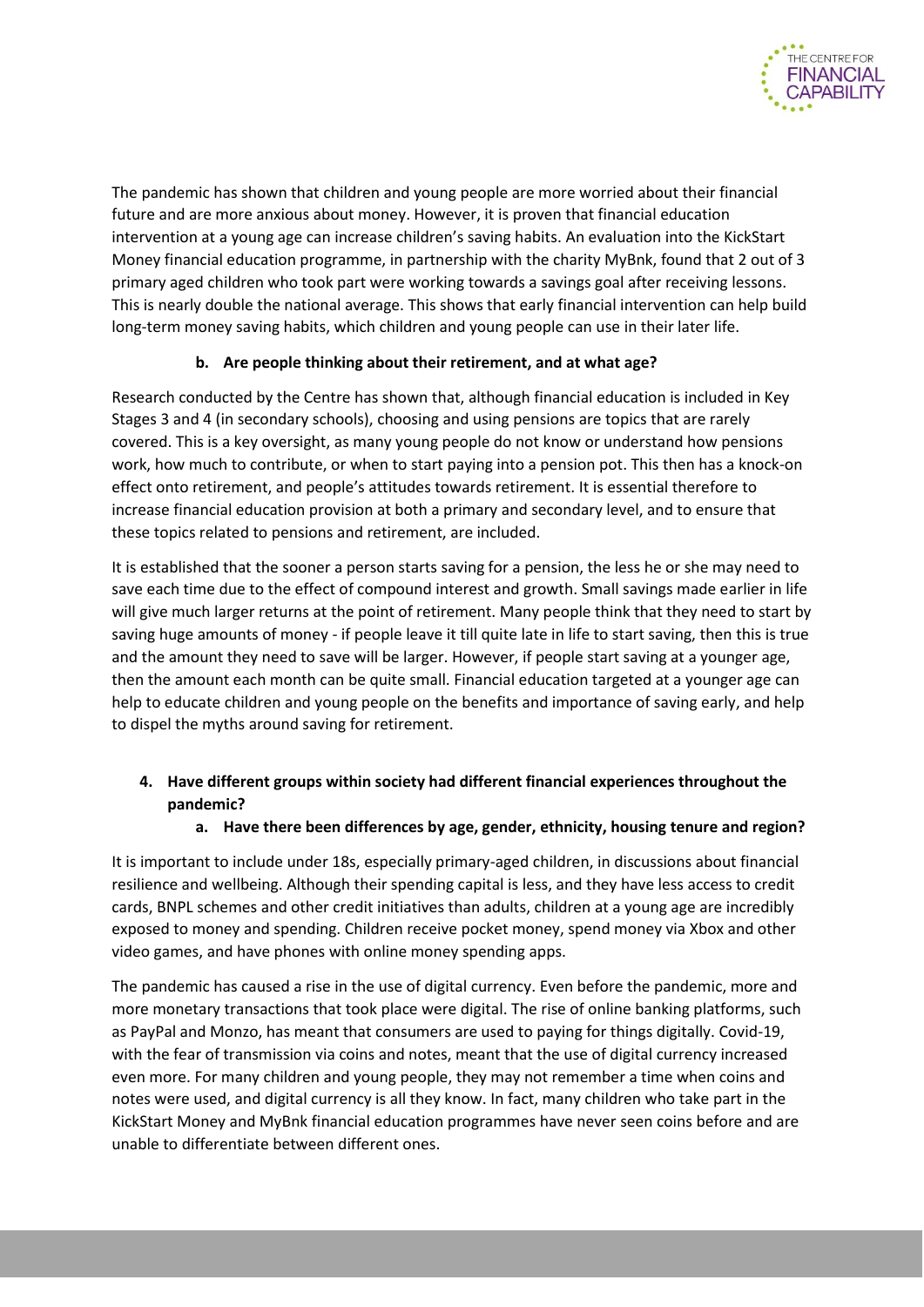

This will likely affect their financial experiences and their relationship with spending and saving. As children and young people cannot physically see money leaving their hands or purses, it may mean that they don't grasp the consequences of spending, or may spend more than they can afford. It is therefore crucial that children and young people are given financial education lessons in order to learn financial skills, such as budgeting and saving, that can apply with digital currency. The Kickstart Money and MyBnk financial education programme proves the benefits of delivering lessons to children. For example, the most recent [Year 4](https://www.mybnk.org/wp-content/uploads/2021/11/Evaluation-YR4-MyBnk-TCFC-2021.pdf) evaluation report showed that before completing the KickStart Money programme, only 59% of young people were able to understand, discuss, and articulate new knowledge of money habits. Following completion of the programme, this rose to 73%. This shows that delivering financial education in primary-aged children is an effective way to ensure children's financial experiences and saving habits are resilient, even as the financial landscape is changing.

Financial learning and saving platforms, such as GoHenry, are also brilliant ways to ensure that children learn how to budget and understand the difference between needs and wants, and how to save and spend efficiently.

There is also evidence of differing levels of financial provision and education around the UK. Financial education lessons tend to be skewered towards London and the South, with less provision delivered in the North of the UK. Our evaluation reports have shown that children who have lower financial capabilities make larger improvements by the time that they complete their programme. The [Year 3](https://www.mybnk.org/wp-content/uploads/2021/06/Financial-education-and-deprivation-MyBnk-KSM-Spring-2021.pdf) evaluation report shows progress for all young people averages at 7% across three independent evaluations, however, for young people most in need, it averages 56%. Young people most in need are more likely to attend schools that are located in areas that are high on the Income Deprivation Affecting Children Index, have a larger proportion of pupils who are eligible to receive free school meals, and are located in areas that have higher Indices of Multiple Deprivation. However, despite coming from poorer backgrounds, and having lower financial literacy skills, these children are much more likely to show quicker and more successful signs of learning and development after receiving the financial education programme, compared to children from less poor backgrounds. This shows the importance of ensuring that all children, no matter their background, receive a high-quality, efficient and sustainable financial education. It is important that financial education is an equal and accessible provision, and that the children who may need from it and learn from it the most, are given the opportunity to access it.

- **5. Have workers in different sectors had different financial experiences throughout the pandemic?**
	- **a. Have people in different sectors had different financial experiences during the pandemic? For example, those working in retail and hospitality?**
	- **b. How have the self-employed been financially impacted by the pandemic? Are there differences between them depending on sector and gender?**
	- **c. How have the unemployed coped financially in the pandemic?**

Workplace and employment experiences are not necessarily in our remit as the Centre (unless it is related to financial education on workplace and employment, e.g., taxes or payslips). However, it is proven that financial education in younger years can help prepare for and combat against future financial shocks. There is also proof of a "financial education overspill" – in other words, when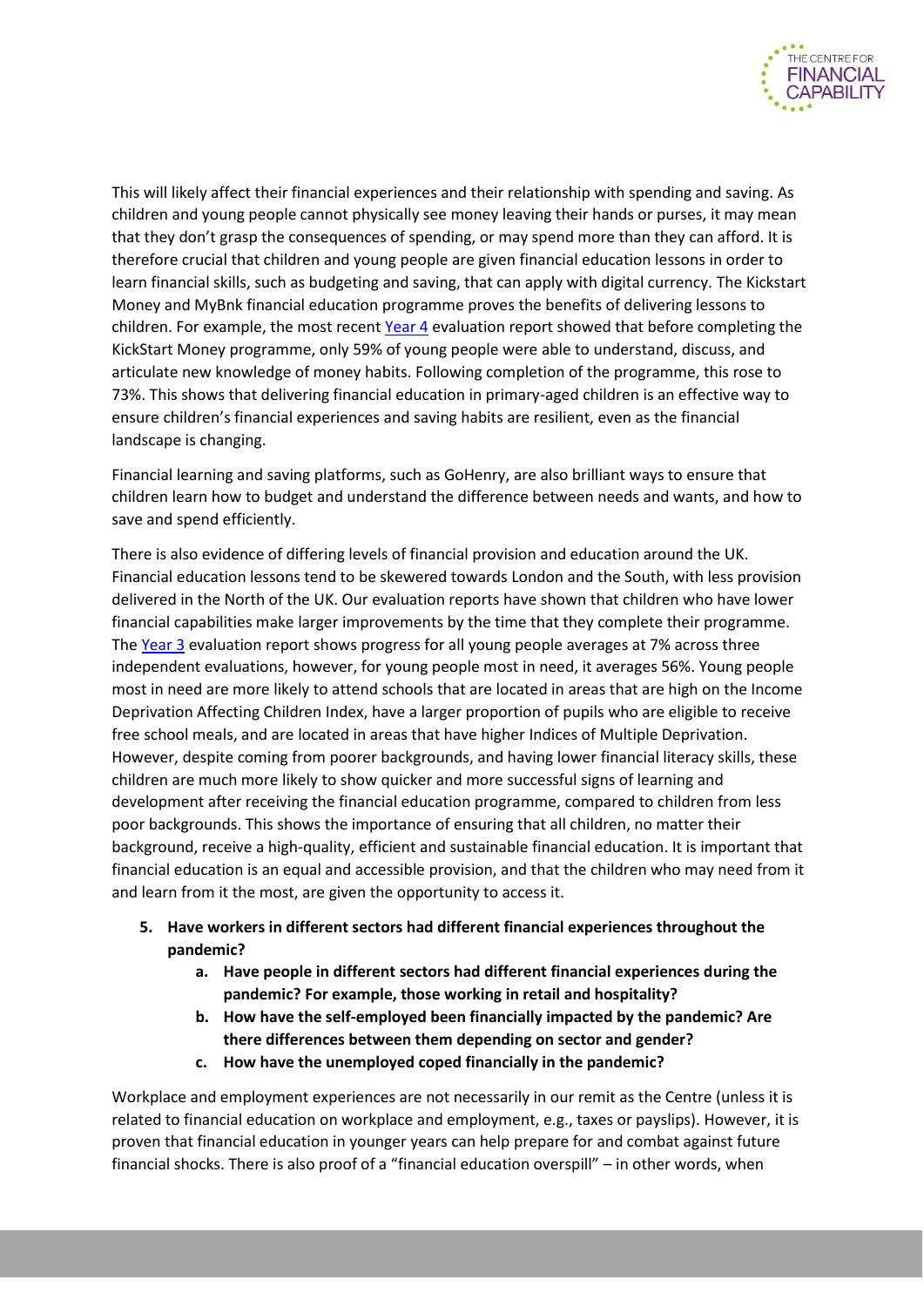

children and young people learn positive financial education habits, relating to, for example, taxes, payslips and saving, they then take these lessons and tips back to their families. The KickStart Money and MyBnk funded financial education programme provides children with workbooks and encourages them to go home and do some of the exercises with their families, parents or carers. There is some anecdotal evidence of the parents and carers learning some tips from their children and boosting their own financial resilience and literacy in this regard. Financial education, and the overspill to parents and carers, can therefore help adults in the workplace to deal with financial difficulties and employment experiences.

#### **6. What policy changes would improve people's financial resilience, in light of the pandemic?**

The pandemic has bought to light the many discrepancies in financial resilience, attitudes towards money and saving, and general financial wellbeing across the UK. While some people were able to save and re-evaluate their financial habits, many people lost income, found themselves in higher debt levels, or negatively changed their financial habits. The pandemic also showed the importance of long-term financial planning. The Centre believes that the best way to ensure financial planning and resilience in adults is to ensure that children are given financial education lessons at a young age. The Centre believes that prevention is better than the cure, and it is crucial to give children the financial skills at a young age, when habits towards money are first formed, to combat unemployment, poverty and lower levels of wellbeing which may occur in later life, as a result of poor financial literacy skills. By delivering financial education within the classroom, the Centre for Financial Capability equips young people with the necessary skills to develop positive money attitudes and to manage their finances effectively when they reach adulthood.

The Centre's key policy proposals, which would improve people's financial resilience, are as follows:

- 1. Build financial education into the national curriculum. All primary children should receive a high-quality and effective financial education by at least 2030. To meet this ambitious target, it is crucial that each nation in the UK devises a stand-alone national strategy for delivering financial education for primary-aged children. These lessons could be taught within PSHE or Citizenship and should also include a post-Covid catch up programme, to ensure that financial difficulties as a result of the pandemic, are also covered in the lessons.
- 2. Reform to school inspection frameworks and assessments. Financial education should be included in the school inspection framework, aka Ofsted, to encourage its delivery. Financial education lessons should be assessed in similar ways to other subjects on the curriculum, and the PSHE requirements should be broadened to ensure that economic wellbeing is also covered.
- 3. Funding mechanisms. The Centre believes that unclaimed dormant assets, set to be unlocked from the saving and investment sector, should be used to fund organisations with specific aims of promoting and funding the development and delivery of financial education in primary aged children. This funding could also include a continued expansion of contributions and donations from the financial services industry (in the case of CFC, this comes from the savings and investment firms). The Centre believes that